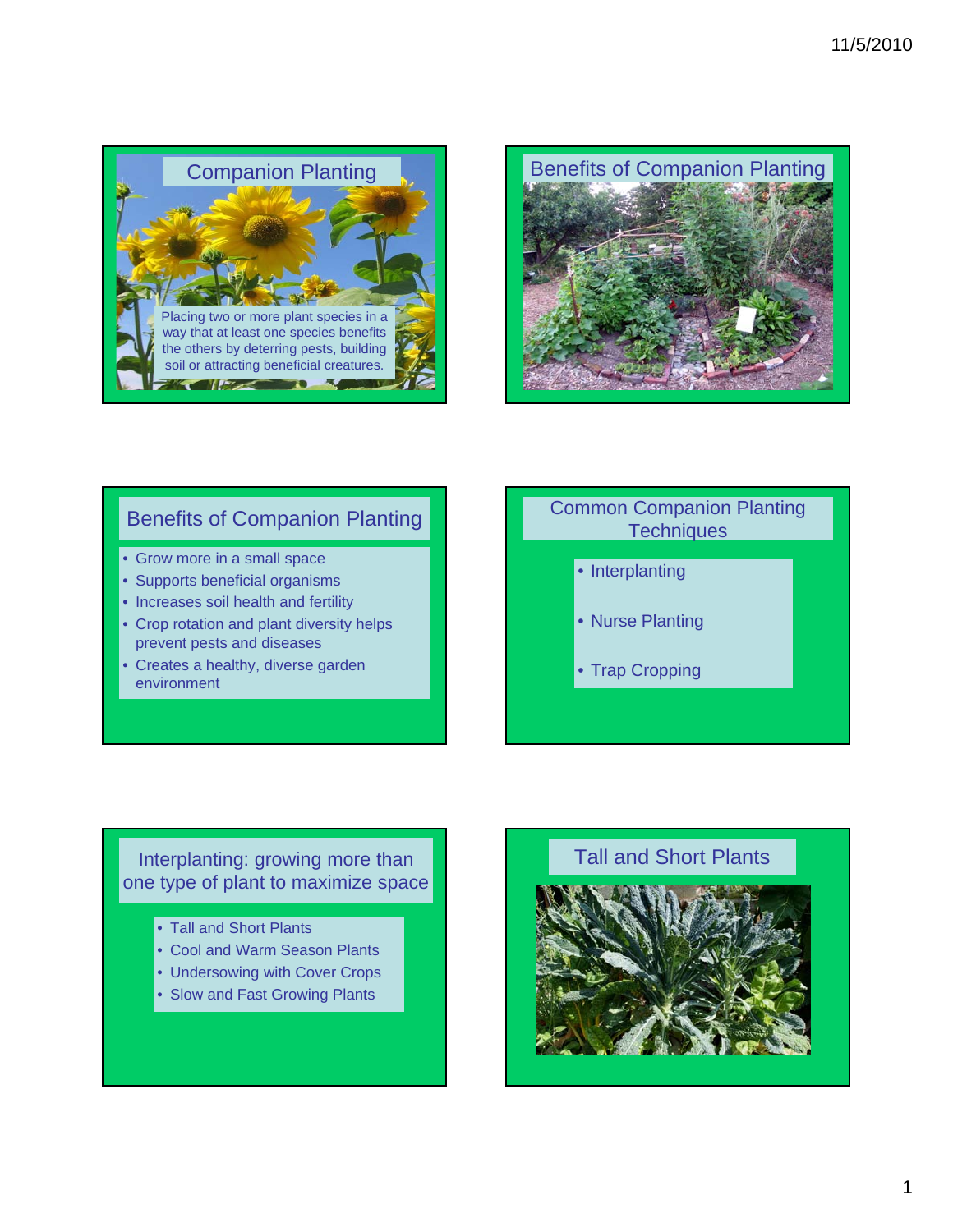







shelter and other favorable conditions in which more delicate plants can get a start or plants that fix nitrogen and improve soil vitality.